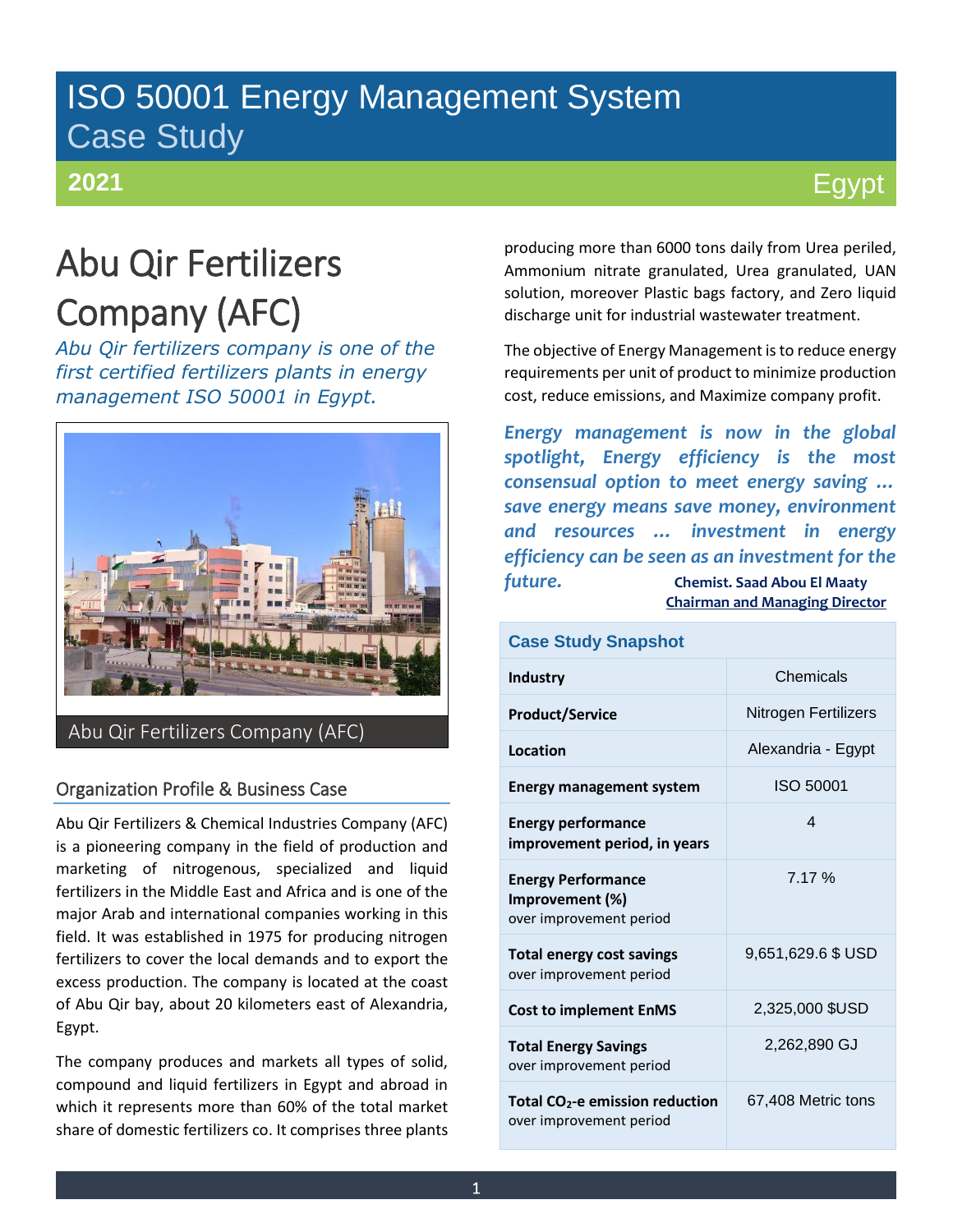#### ISO 50001 Energy Management System Implementation: Case Study

The company keeps track of the most up-to-date technological methods, through the adoption and application of Energy management system ISO 50001, quality management system ISO 9001, Environmental Management System ISO 14001, Occupational Health & Safety Standards ISO 45001. The company has also adopted IFA's Protect & Sustain product stewardship and the gold medal as industry stewardship champion which has been the first to obtain these certificates and awards in Egypt.

Abu-Qir plant III was commissioned in October 1998, Krupp Uhde (TKIS) as Main contractor, produce 1200 ton per day liquid ammonia which revamped to 1236 ton per day in 2018 and 1750 ton per day urea granules (Stamicarbon technology) which design capacity 1925 ton per day, and under studying to revamp to increase capacity to 2370 ton per day with utilizing carbon dioxide which reduce emissions and decrease overall company carbon footprint.

Improving energy efficiency is an important way to reduce energy costs reduces waste and emissions, reduce total cost of production and Maximize profit.

Ammonia plant III was equipped with triple-bed radialflow converter since plant commissioning in October 1998. Converter basket, internal heat exchangers and ammonia catalyst were approaching the end of their useful life; instead of proceeding with an in-kind replacement, Abu Qir fertilizers company decided to revamp their ammonia converter internals in Abu Qir III as energy optimization project; energy saving was the main goal of this revamp, Project was assigned to Casale and successfully completed in turnaround June 2018,An idea to optimize project economics was to use catalyst available in Abu-Qir warehouse since 1998, Abu-Qir available catalyst was tested by Casale and by JM catalyst Vendor: it was found in good conditions and suitable for converter revamping project. It was decided then to use it in second and third ammonia converter beds and to buy the extra amount as a new pre-reduced catalyst for the first bed, this increases catalyst life and decrease time for catalyst reduction.



Figure 1. Ammonia Converter Basket Revamp

Abu Qir resources were optimized by using ammonia converter catalyst stored from 1998 in company warehouse, converter catalyst volume has been increased of about 30%, with ammonia casale axial-radial flow pattern instead of radial flow, more efficient process configuration resulting in an increase the conversion per pass, at low synthesis loop pressure, leading to increase the productivity 3 % with a tangible decrease of plant overall energy consumption by 0.5 MMBTU/ton ammonia, and low operating costs.

Project was carried out and concluded successfully in all its aspects and was completed in less than 20 days with catalyst reduction time 3 days (more production and less natural gas consumption) achieving project target which is energy saving without impact on plant scheduled shutdown time. (*Nitrogen+Syngas,360, July-Augast,2019*).

#### Business Benefits

Abu Qir plant III energy management System implementation begins in the year 2016, with an external energy gap analysis, in order to identify as a diagnosis, which are the gaps that could be considered for an EnMS implementation based on ISO 50001:2011.

one of the most important objectives of energy management system in Abu Qir plant III is revamp ammonia converter internals as energy optimization

2

# **2021** Egypt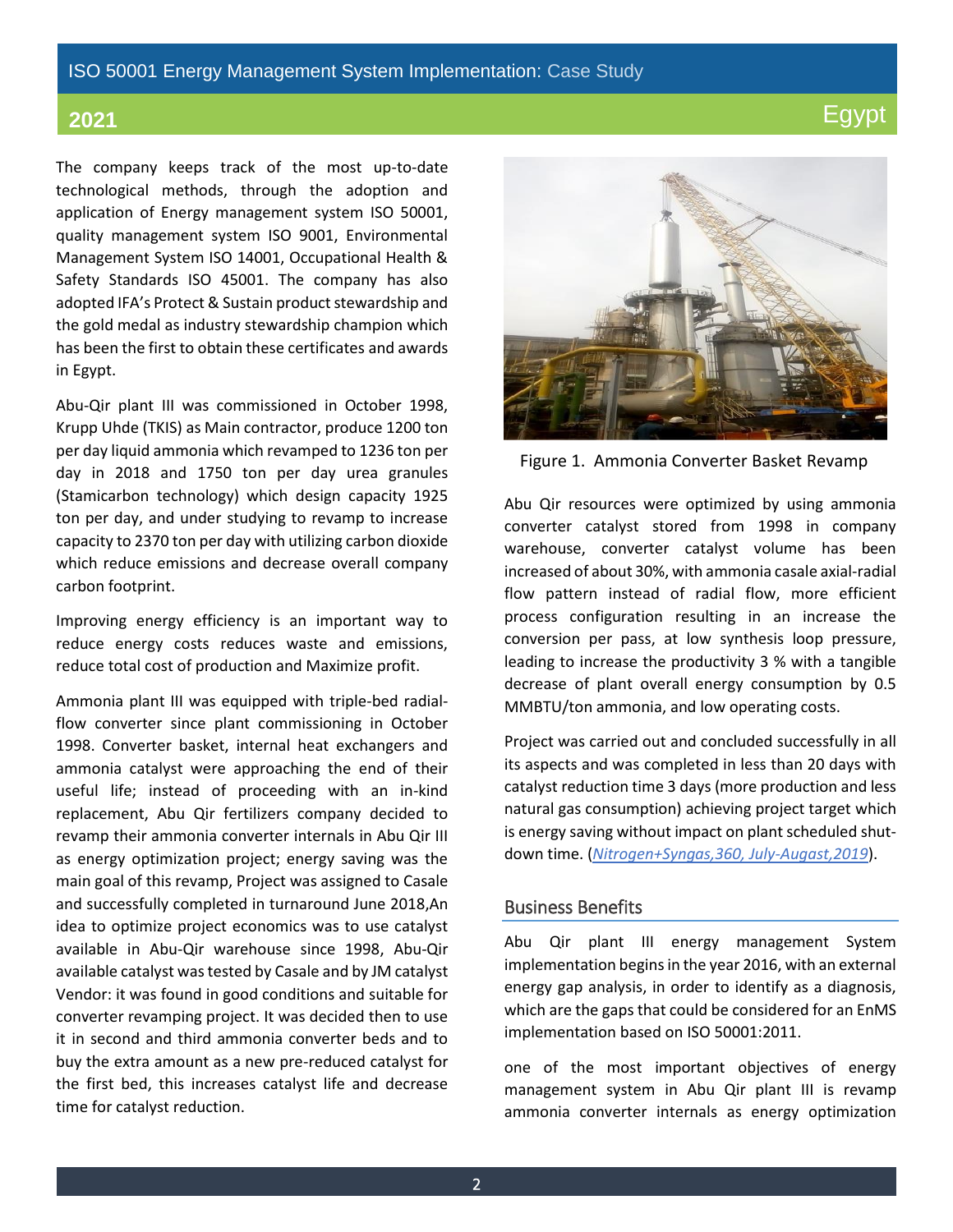### ISO 50001 Energy Management System Implementation: Case Study

# **2021** Egypt

project; energy saving was the main goal of this project which is successfully completed achieving the target a tangible decrease of plant overall energy consumption by 0.5 MMBTU/ton ammonia, increase the productivity 5.8 %, decrease operating costs and increase the net profit.



Figure 2. Annual Ammonia Production

The annual total ammonia production in (2019-2020) 448,630 ton compared with 423,800 ton in year (2016- 2017) before achieved EnMs objective in turnaround (2018-2019).



Figure 3. Ammonia plant Energy Performance (EnPi) Improvement of Ammonia plant energy performance indicator (EnPi) from 35.4 MMBTU/Ton in year (2016- 2017) to 34.7 MMBTU/Ton in (2019-2020) after achieving EnMs objective.



Figure 4. Annual Urea Production

The annual total urea production in (2019-2020) 703,000 ton compared with 674,400 ton in (2016-2017) before objective achieved in turnaround (2018-2019).



 Figure 5. AFC III Energy Performance Indicator Improvement of Abu Qir plant III Energy Performance Indicator (EnPi) from 25 MMBTU/Ton Urea in (2016- 2017) before Energy Management System (EnMs) implementation to 24.5 MMBTU/Ton urea in (2019- 2020).The time used in implementing the System, gap analysis, training people, elaboration of procedures, internal audits and certification was approximately 2500 hours and after the successful implementation of The Energy Management System according to the standard ISO 50001 in Abu Qir plant III, and after achievement the energy objectives, it was appeared an improvement of energy performance of 7.17,% over a period of 4 year, the total energy saving is 2,144,806 MMBtu, with a reduction of 67,408 Ton of Carbon dioxide emission, and the energy cost savings was around 9,651,629.6 \$ USD, and this showed in increase net profit of Abu Qir plant III shared percentage in total company net profit (10 %).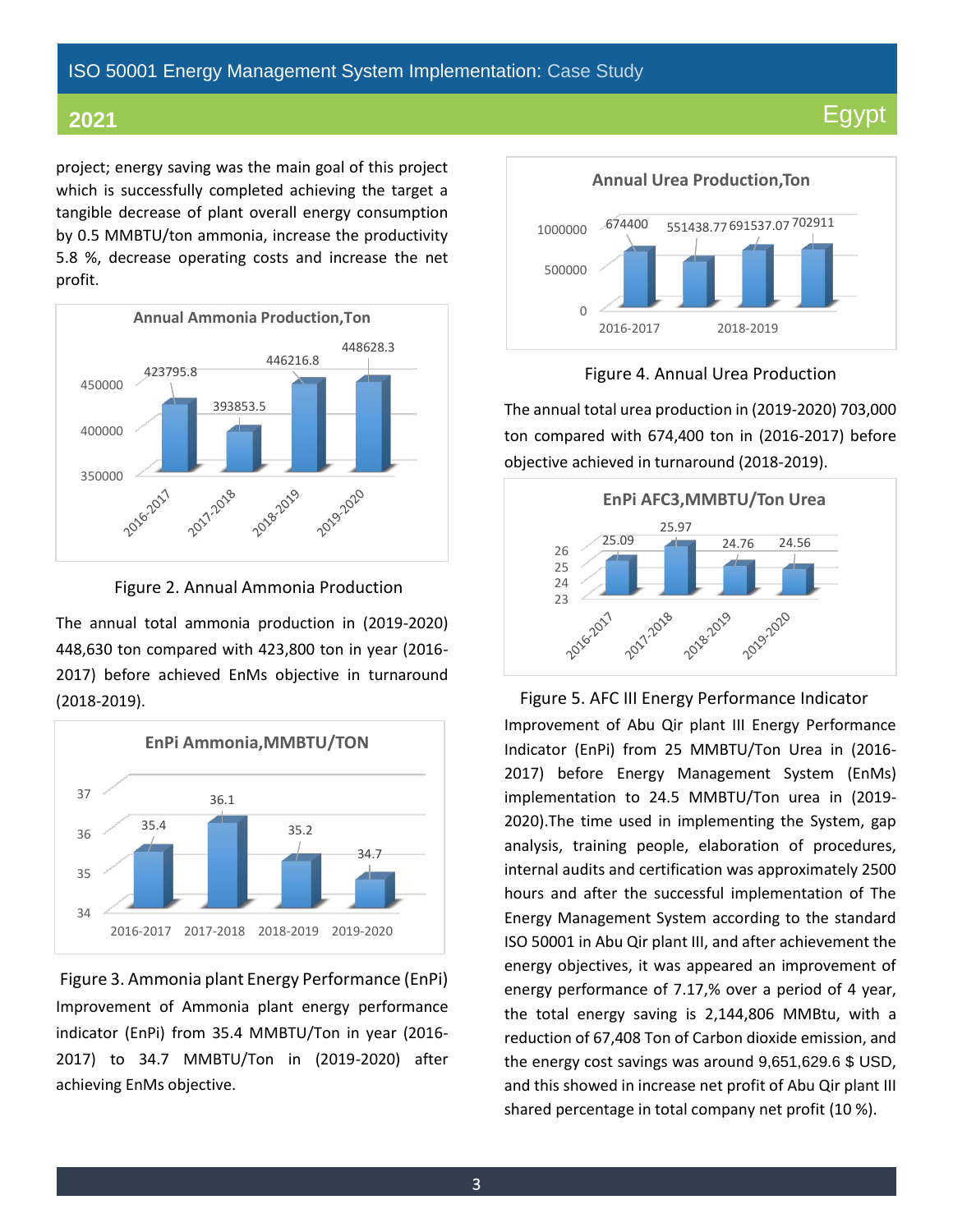#### Plan

Abu Qir Fertilizer Company decided to establish, document, implement, maintain and improve an Energy Management System in accordance with the requirements of the International Standard (ISO 50001) since 2016, and met the requirements of this international standard to achieve continual improvement based on Plan-Do-Check-Act framework.

Top management has committed to provide necessary resources in term of interesting, motivation and budget, for continual improvement energy projects and achievement objectives as aforementioned energy saving project with cost more than 2,500,000 \$ USD, and also the top management appoints dedicated implementation team and facilitates them with sufficient training programs to ensure good competency.

The energy maps developed for the Abu Qir plant III illustrated in Figure (8) is utilized to follow up major energy flows and energy conversions to understand energy consumption and energy use within the process.



Figure 6. Abu Qir plant III Energy map

The focus of EMS is the continuous awareness of energy and always try to reduce the energy consumption. This will make it possible for the organization to continue improvements in a cycle with, policymaking, action planning, implementation, control of results and preparation of new policies based on the results.

Energy use and Consumption data is collected from the plant metering system in both Ammonia plant,

Urea plant and utilities within the production daily Reports.

- Monthly energy use and consumption is collected from the Daily Report Form and reported in the Monthly Production and consumptions Reports.
- Energy Sources Consumption is collected and Analyzed in our implementation forms by Energy team to identify what energy opportunities exist.

*Improving Energy efficiency through the best practices technologies helps to save energy, reduce costs, optimize resources, reduce greenhouse gas emissions and increase profits. we invest to be fully integrated fertilizer complex.*

> **Chemist. Saad Abou El Maaty Chairman and Managing Director**

#### Do, Check, Act

Plant energy performance is measured by monitoring and comparing the change in energy consumption from one month to the other considering production output, and energy use at a reference year (Base line) with the subsequent years to determine the improvement or deterioration that has taken place since the reference (Base Line) year to facilitate monitoring of performance especially in the significant energy uses identified in energy profiling.

Energy team ensure that the key characteristics of its operations that determine energy performance are monitored, measured and analyzed at planned intervals (monthly Base) and use the action plans and other outputs resulting from the planning process for implementation and operation.

The energy team determines relevant variables, Static factors that significantly impacts energy performance and determine the criteria for significant energy uses, moreover Energy objectives & targets and the criterion for prioritizing the energy objectives are Prioritized and documented in the forms.

The overall purpose of the energy management system is to improve energy performance and to continually improve this performance and help us to be confident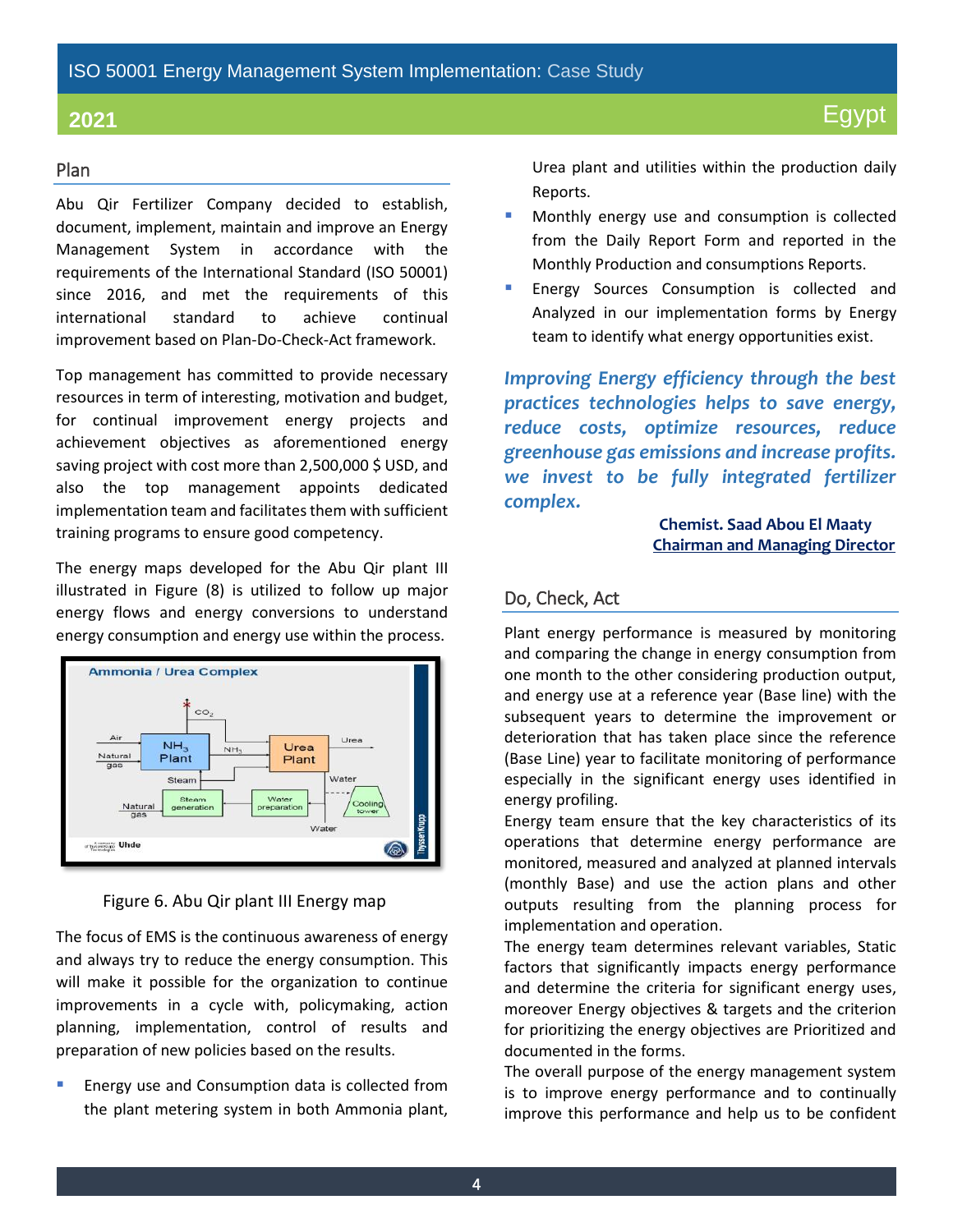that performance targets are being met and if not to alert you of any problems at an early stage.

The energy maps were built based on overall energy balance model for energy transformation stages within the process. These energy balances constructed in Excel format



Figure 7. Abu Qir III Energy performance

Energy Performance Indicator (EnPi) is a quantitative value or measure of energy performance, so the organization should identify EnPi appropriate for monitoring and measuring its energy performance. The methodology for determine and updating the EnPi is: -

#### **EnPi = (Feed + Fuel + Electricity + other energy) MMBTU / ton NH<sup>3</sup> production.**

The concept of an EnPi can be used to compare organizational performance at different points in time. They should be selected to facilitate monitoring of performance especially in the significant energy uses identified in energy profiling.



Figure 8. Energy performance indicator (EnPi) Energy baseline was established considering a data period of fiscal year and Change in energy performance is measured against the energy baseline. The purpose of the energy baseline is to develop a starting point for measuring energy performance improvements.

Plant energy performance was measured by monitoring and comparing the change in energy consumption from one year to the other considering production output, and energy use at a reference year with the subsequent years to determine the improvement or deterioration that has taken place since the reference year.

A regression analysis was performed using the data from year (2018-2019), and a scatter diagram were generated as per to visualize the baseload of the present energy consumption and to obtain the linear equation of the compiled data. Also, the regression analysis was performed to develop a model that accurately describes the relationship between the X variables and Y variables, the correlation between the X and Y in order to calculate the energy base load as showing.



#### Figure 9. regression analysis

Abu Qir Fertilizers Plant III participated in the IFA Ammonia Plants Energy Efficiency and CO2 Emissions Benchmarking. This benchmarking the energy efficiency performance and carbon dioxide emissions of the International Fertilizer Industry Association (IFA) member ammonia plants.

The nitrogenous fertilizer industry is a large energy consumer. Ammonia production is the most energy intensive step, accounting for 80-90% of the energy used in the fertilizer industry.